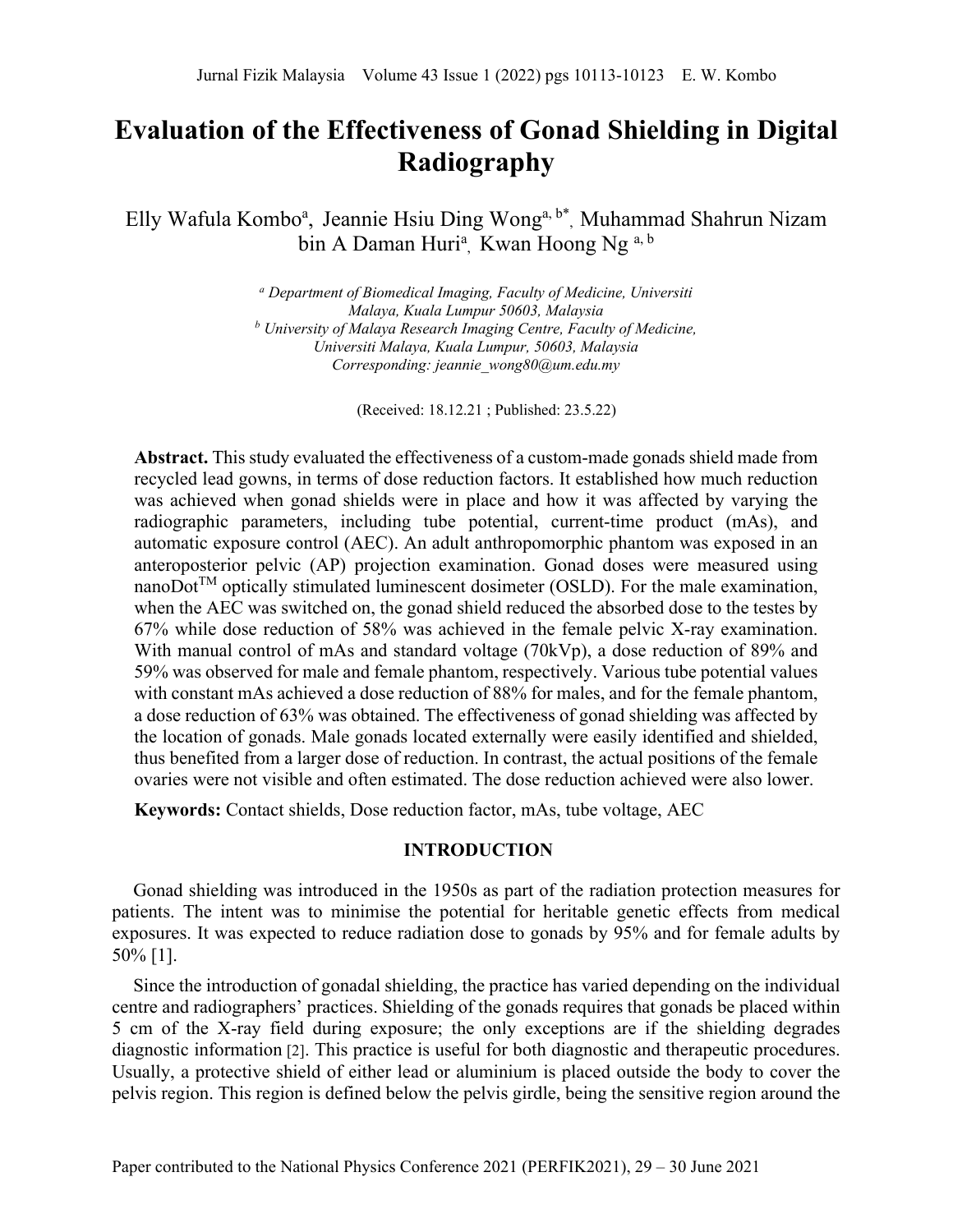testicular region for males. For females, the part of interest is the pelvis region with sensitive organs such as the uterus and the ovaries. Pelvic shielding was aimed at preventing infertility due to sterility [1].

There is a long-standing debate on the practice of gonadal shielding [1, 3-7]. Those who are for the practice argued that gonads are radiosensitive organs. The use of gonad shielding in the paediatric population may be beneficial due to the longer lifetime of the patient and increased lifetime risk of developing radiation-induced effects. Those against the practice argued that the use of gonad shields could block important anatomic/radiographic information, leading to unnecessary repeats of X-rays and radiation dose to patients. It is challenging to locate the female organs (ovaries and uterus) just from external anatomical landmarks. Due to the normal variation of human anatomy, the odds of missing the organ locations is very high. Furthermore, with automatic exposure control (AEC) in modern digital radiography units, there is a risk of the gonadal shields blocking the AEC detectors, thereby obstructing the proper functioning of the AEC, leading to higher radiation doses to patients [8]. The National Council on Radiation Protection and Measurements (NCRP), Statement No. 13, also stated that gonad doses to the ovaries were contributed mainly by scattered X-rays; gonadal shielding was therefore not recommended for a routine abdominal and pelvic examination [9].

The effectiveness of gonad shielding was questioned, especially in the female examination. Subsequently, recommendations have been put forward to halt the practice. This recommendation was based on image quality issues; that the gonad shield obstructs radiological information obstruction. These studies did not include dosimetry assessment. With a likelihood of dose increase to organs due to scattering, absorbed dose analysis would be particularly important. A previous study based on air KERMA measurements had shown an increase in absorbed to the gonads when shields are placed [8]. However, air KERMA does not represent the actual radiation dose to the gonads. On the other hand, studies conducted in the male examination had shown that gonad shielding resulted in up to 42% of dose reduction for the lumbar spine [4].

The International Commission on Radiological Protection (ICRP), Report 103, reduced radiation risk values to the gonads to 0.086 [2]. This means that the irradiation of gonads contributes to only 8% risk of stochastic effect due to radiation. Whilst it may seem that radiation risk from diagnostic imaging is too low due to a combination of low radiation doses and risk, there is still justification that protection is always a better policy.

With X-ray imaging being widely available and a standard modality of examination, there is an increase in population exposure. Dracham et al. reported that with each Gray (Gy) of radiation exposure, there is an increased rate of solid cancer by about 35% in males and 58% in females [10]. Pelvic and lower abdomen radiography are near reproductive organs, thus is important to consider shielding efficacy. While many studies had been carried out to investigate the effectiveness of commercial gonad shields, to the best of the authors' knowledge, none had investigated the effectiveness of gonad shields made from recycled lead (Pb) gowns.

In this study, we attempted to do a comprehensive quantitative efficacy analysis of gonad shielding. In particular, the gonad shields examined were custom made in-house using recycled lead (Pb) gowns. We examined several physical adjustable parameters disposable to the radiographers to ensure quality pelvic examinations. These parameters are tube voltage, tube current-time product, and AEC control.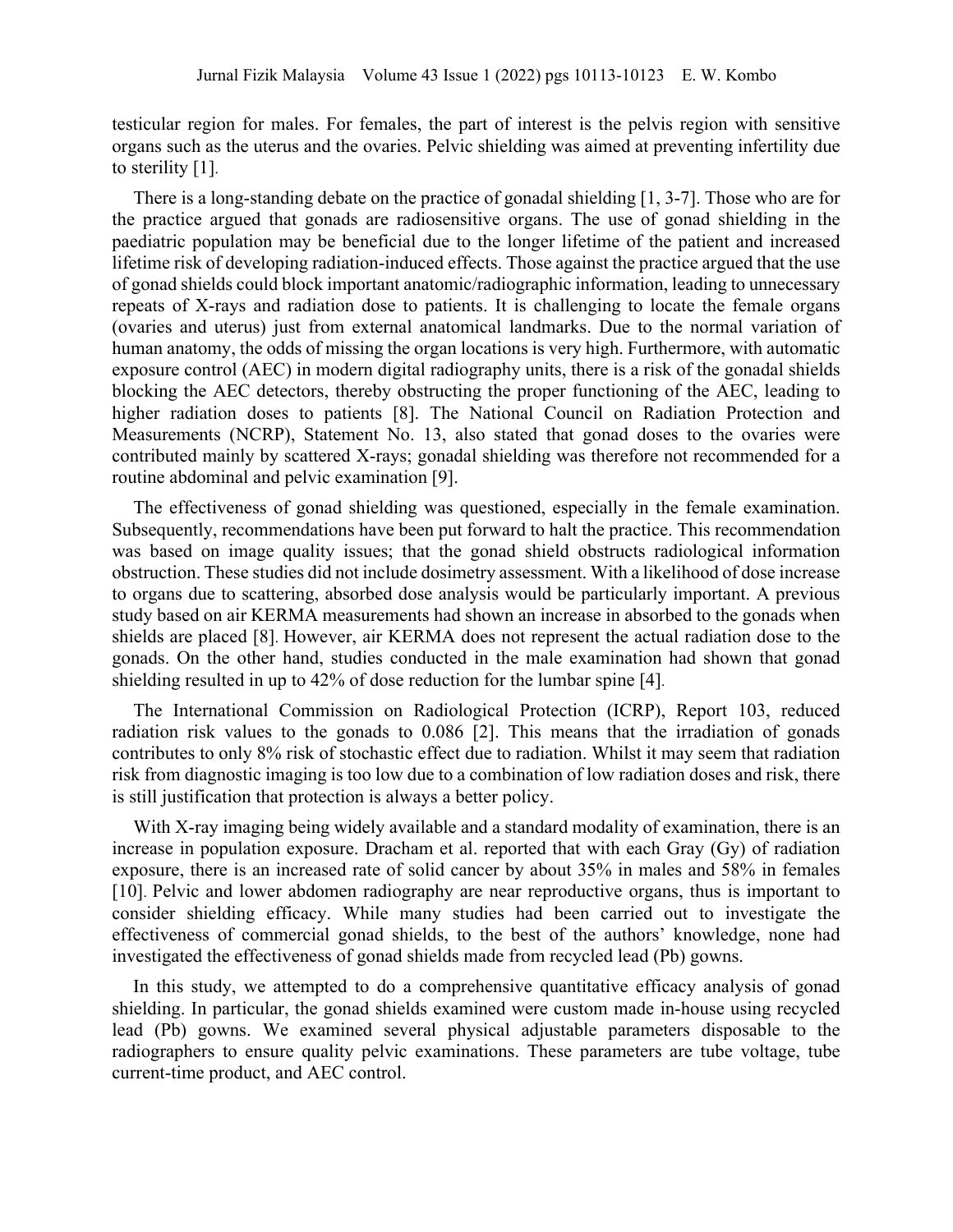## **MATERIAL AND METHODS**

An anthropomorphic phantom (model no: ART-702G, CIRS Radiology Support Devices, Inc., Norfolk, Virginia, USA) composed of tissue and bone equivalent epoxy resin was irradiated using a Carestream DRX-Evolution system (CARESTREAM HEALTH, USA, New York Inc) digital X-ray system.

For organ dose measurements, the Al<sub>2</sub>O<sub>3</sub>:C based nanoDot<sup>TM</sup> dosimeter (Landauer Inc., Glenwood, US) were used (Figure 1). The InLight® microStar reader (Lindauer Inc., Glenwood, IL, USA) was used to read the dosimeters.

The OSL dosimeters were optically bleached using a high luminescence LED light for 12-24 hours to erase residual doses. Initial readings were then recorded for individual dosimeters before being used for dose measurement [11].



**FIGURE 1.** The OSLD dosimetry system comprising of (a) nanoDot<sup>TM</sup>, (b) microStar reader, and (c) barcode reader with a processing unit



**FIGURE 2:** A cross-section of the female phantom at the (a) ovary position (b) uterus positions and for male phantom, the the position representing testes at the surface of the phantom. The nanoDot™ units were placed inside the phantom at the ovary and uterus positions (indicated by the black arrows) and on the testis, indicated by the orange labels (A,B, and C).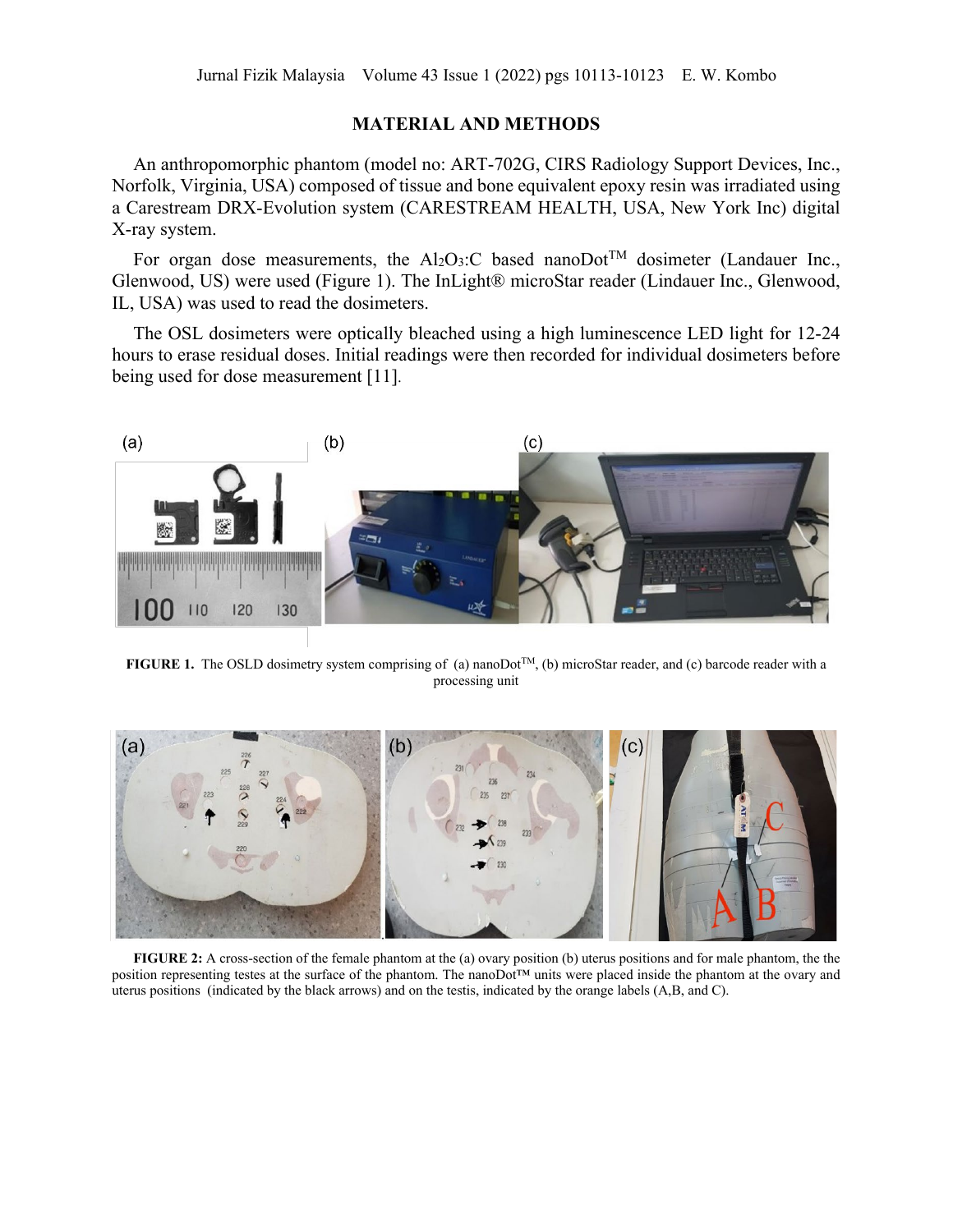

**FIGURE 3**: Position of the gonad shield for (a) male and for (b) female phantom (indicated by the black arrow). The same phantom was used but the placement of the gonad shields represented male and female positioning the gonad shields.

The same anthropomorphic phantom was used for the male and female pelvic examination. For the female phantom, three units of nanoDotsTM dosimeters were inserted in the phantom at the uterus position and on each ovary (Figure 2 a, b). For the male examination, three units of nanoDotsTM dosimeters were placed on the surface of the pelvis at the position representing testes (Figure 2 c). Figure 3 shows the positioning of the gonad shields. The gonad shields used were custom-made in-house by the medical physicists and radiographers, using recycled lead gowns. It comprised 40 sheets of a mixture of 0.25 and 0.5 mm Pb equivalent sheets, stacked together and sewn within two sheets of fabrics.

The pelvic part of the phantom was placed in a supine position with the median sagittal plane of the body at right angles to and in the mid-line of the table, and AP pelvic examinations were performed. The X-ray tube was adjusted to a focus-surface distance (FSD) of 100 cm (Figure 4). The collimator was open wide to  $35 \times 43$  cm<sup>2</sup> to include the pelvic region and the lower abdomen.

We evaluated the percentage of dose reduction with and without using gonad shield in various clinical settings as listed in Table 1. An explanation on the clinical scenario simulated by these setups were also explained. The AEC of the Carestream DRX system was checked and calibrated during the quality control test conducted annually and was deem to be suitable to be used for clinical X-ray examinations. The dosimeters were read three times; the mean and 1 standard deviation (SD) of the mean was computed.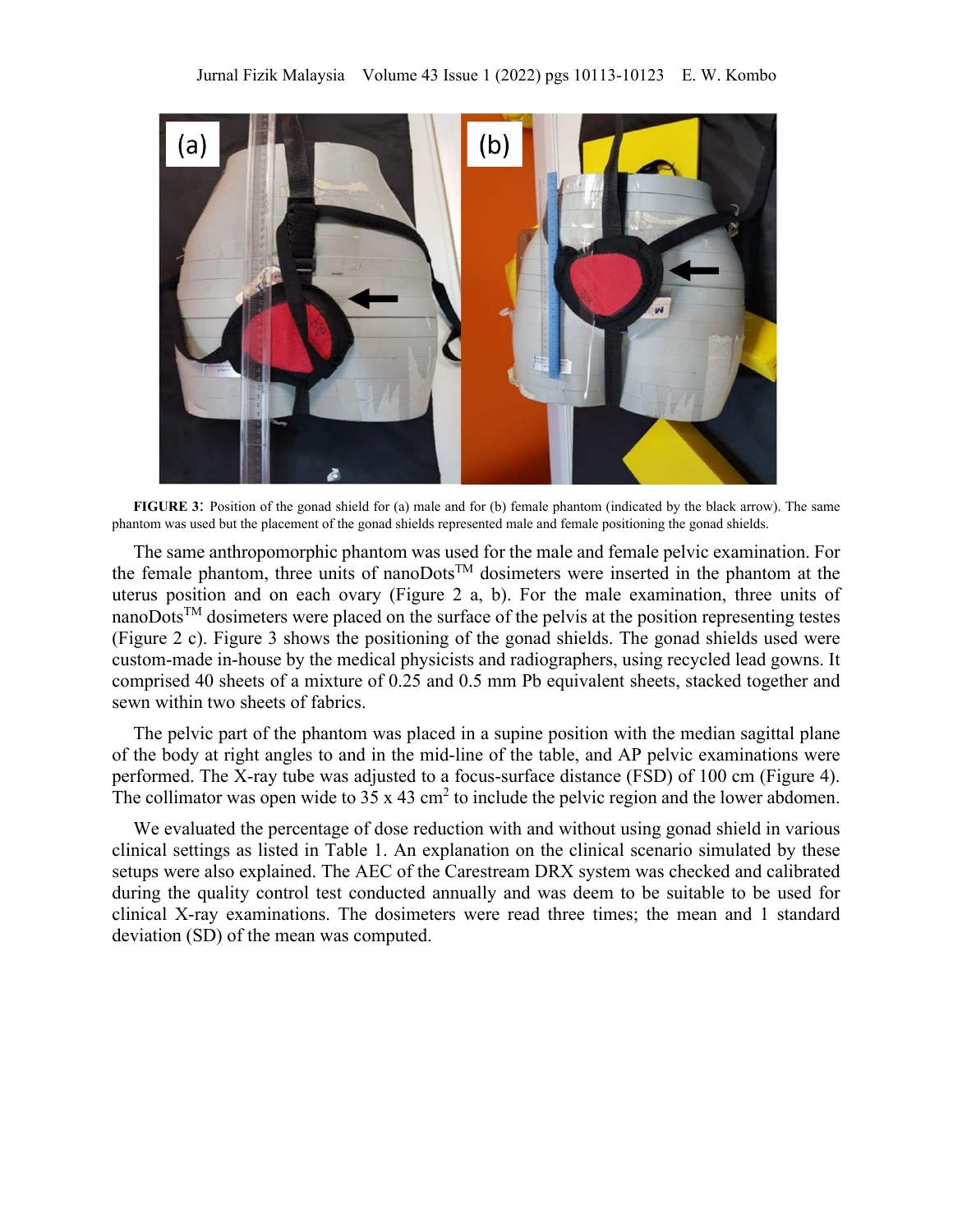

**FIGURE 4**: Setup position of the phantom on the X-ray table.

| <b>Settings</b>                | <b>Measurement settings</b>                                                                                         | <b>Clinical scenario simulated</b>                                                                                                                                                                                                              |
|--------------------------------|---------------------------------------------------------------------------------------------------------------------|-------------------------------------------------------------------------------------------------------------------------------------------------------------------------------------------------------------------------------------------------|
| <b>Without AEC</b><br>(manual) | Fixed tube potential<br>$(70 \text{ kVp})$ , varied tube<br>current-time product<br>$(16, 2025 \text{ mAs})$        | Older X-ray units without AEC functions or X-ray<br>examinations performed on patient's bed. Higher<br>mAs is applied for patients with larger body habitus<br>to increase radiation signals to the detector.                                   |
|                                | Fixed tube current-time<br>product $(25 \text{ mAs})$ ,<br>varied tube potential<br>$(70, 80, 90, 100 \text{ kVp})$ | Older X-ray units without AEC functions or X-ray<br>examinations performed on patients beds. Higher<br>kVp is applied for patients with larger body habitus<br>to increase radiation penetration and thus radiation<br>signals to the detector. |
| <b>With AEC</b>                | Varied tube potential,<br>AEC controlled tube<br>current-time product                                               | Modern X-ray systems are often equipped with<br>AEC functions. The AEC will cut off the radiation<br>once a sufficient radiation dose was received by the<br>AEC detectors located underneath the patient in the<br>patient couch.              |

**TABLE 1.** Measurement settings and the clinical scenarios simulated.

*Note: AEC is automatic exposure control, kVp is the tube potential, and mAs is the tube current-time product.*

#### **RESULTS**

Samples of the radiographic images are shown in Figure 5. The image in Figure 5 (a to c) were deemed clinically acceptable. Figure 5 (d) represents a clinically unacceptable image for a female pelvic examination but is useful for a lower abdomen examination. This is because the presence of the gonad shield obstructed the important anatomical structure in the pelvic region. It would still be helpful for gonad shielding if the radiograph had been intended for the X-ray examination of the lower abdomen region.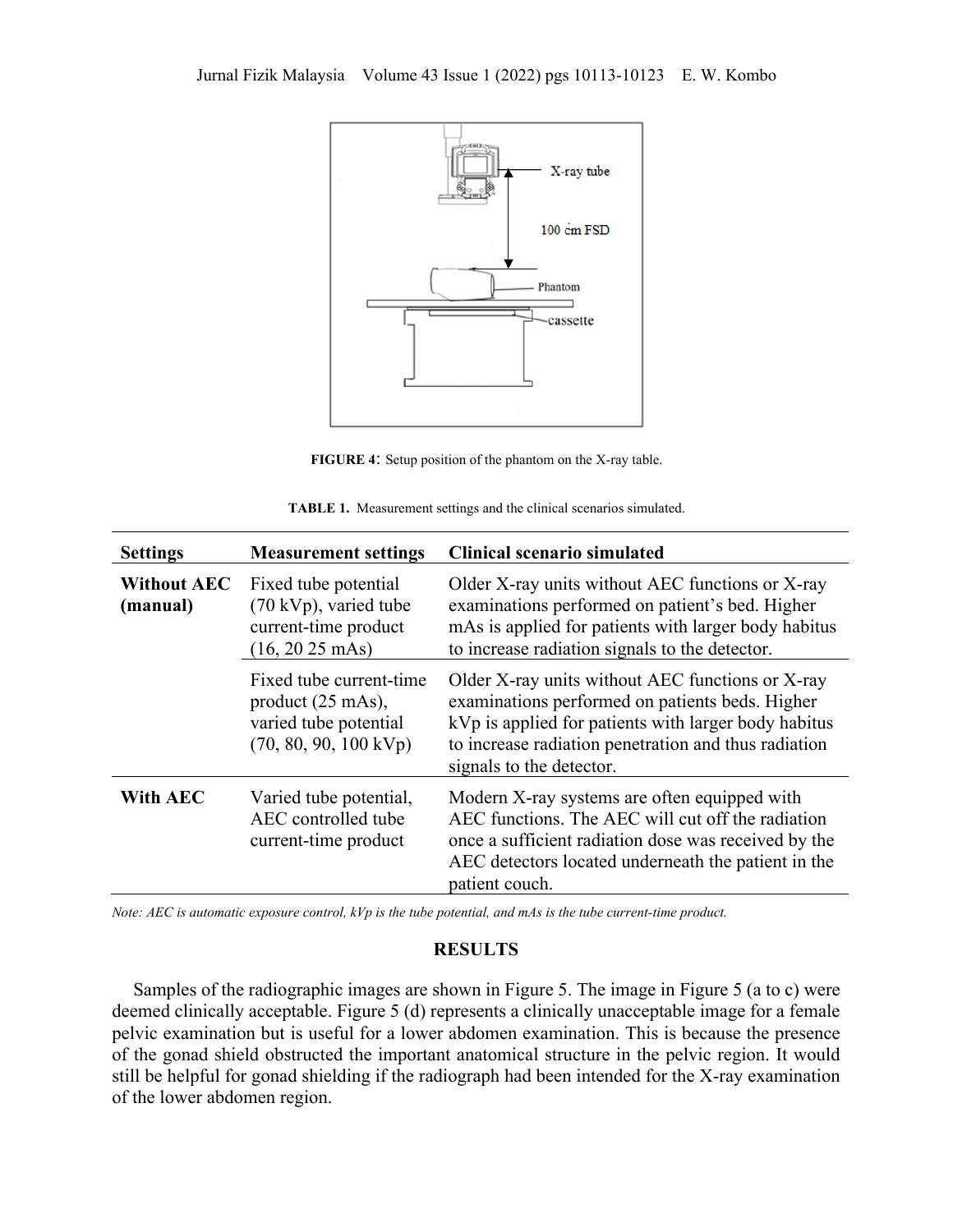

**FIGURE 5**: Radiographs showing phantoms (a, c) without and (b,d) with gonad shields and the representative gonad shield placements on phantom for (a,b) male and (c,d) female patients.

 The gonad doses from a supine pelvic radiographic examination over a range of clinical tube voltages and tube current-time product settings were obtained. The measured gonad doses with the AEC switched off (manual) settings, at tube potential fixed at 70 kVp, but varied mAs values are shown in Table 2.

The values represent the mean and 1 SD of the absorbed doses of all the nanoDot<sup>TM</sup> units for male  $(n=3)$  and female  $(n=5)$  phantom setup. The values represent the uncertainty of a single measurement, but with at least three dosimeters for each setting. For the male gonads, a dose reduction of 89% was observed (from  $1.90 \pm 0.41$  mGy reduced to  $0.20 \pm 0.05$  mGy). For the female gonads, a dose reduction of 59% was observed  $(0.33 \pm 0.06 \text{ mGy}$  reduced to  $0.13 \pm 0.02$ mGy).

| Tube current-time product<br>(mAs) | Absorbed dose (mGy)                |                                    |                                    |                                    |
|------------------------------------|------------------------------------|------------------------------------|------------------------------------|------------------------------------|
|                                    | Male                               |                                    | Female                             |                                    |
|                                    | Unshielded                         | <b>Shielded</b>                    | <b>Unshielded</b>                  | <b>Shielded</b>                    |
| 16                                 | $1.48 \pm 0.10$                    | $0.17 \pm 0.05$                    | $0.27 \pm 0.05$                    | $0.13 \pm 0.06$                    |
| 20<br>25                           | $1.93 \pm 0.10$<br>$2.29 \pm 0.05$ | $0.22 \pm 0.07$<br>$0.26 \pm 0.08$ | $0.33 \pm 0.07$<br>$0.38 \pm 0.09$ | $0.15 \pm 0.06$<br>$0.11 \pm 0.05$ |

**TABLE 2.** Absorbed doses with AEC control switched off (manual setting), fixed tube potential of 70 kVp and variable tube current-time product (mAs).

| TABLE 3. Absorbed doses with AEC control switched off (manual setting), fixed tube current-time product of 25 mAs and |  |
|-----------------------------------------------------------------------------------------------------------------------|--|
| variable tube potentials (kVp).                                                                                       |  |

| Tube potential $(kVp)$ | Absorbed dose (mGv) |                 |                 |                 |
|------------------------|---------------------|-----------------|-----------------|-----------------|
|                        |                     | Male            | Female          |                 |
|                        | Unshielded          | Shielded        | Unshielded      | Shielded        |
| 70                     | $2.29 \pm 0.11$     | $0.26 \pm 0.06$ | $0.39 \pm 0.09$ | $0.12\pm0.05$   |
| 80                     | $3.23 \pm 0.09$     | $0.29 \pm 0.04$ | $0.54\pm0.12$   | $0.19 \pm 0.04$ |
| 90                     | $4.02\pm0.12$       | $0.57 \pm 0.05$ | $0.86 \pm 0.05$ | $0.37 \pm 0.08$ |
| 100                    | $4.88 \pm 0.23$     | $0.74 \pm 0.14$ | $1.26 \pm 0.17$ | $0.47 \pm 0.05$ |

**TABLE 4.** Absorbed doses for various kVp with AEC control switched on.

| Tube potential (kVp) |                 | Absorbed dose (mGv) |                 |                 |
|----------------------|-----------------|---------------------|-----------------|-----------------|
|                      | Male<br>Female  |                     |                 |                 |
|                      | Unshielded      | <b>Shielded</b>     | Unshielded      | <b>Shielded</b> |
| 70                   | $2.34 \pm 0.10$ | $0.22 \pm 0.08$     | $0.38 \pm 0.16$ | $0.10 \pm 0.05$ |
| 80                   | $1.26 \pm 0.10$ | $0.14 \pm 0.03$     | $0.24 \pm 0.03$ | $0.10 \pm 0.03$ |
| 90                   | $1.14 \pm 0.04$ | $0.10 \pm 0.04$     | $0.19 \pm 0.14$ | $0.11 \pm 0.05$ |
| 100                  | $0.81 \pm 0.07$ | $0.10 \pm 0.03$     | $0.24 \pm 0.15$ | $0.10 \pm 0.05$ |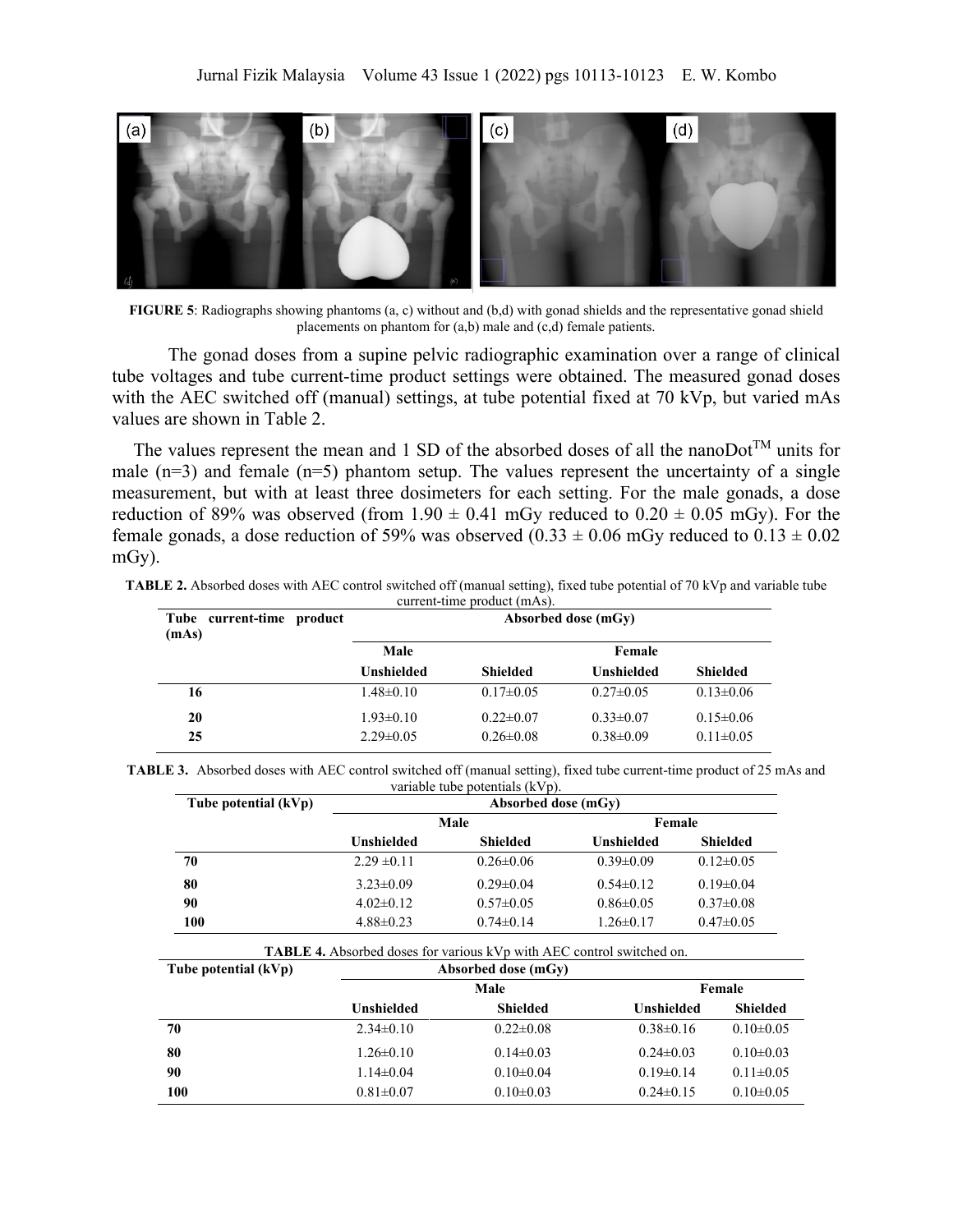Table 3 shows the results of the gonad doses with the tube current-time product fixed at 25 mAs, variable tube potentials and the AEC switched off. For this setting, increasing the tube potential increased the patient doses. The mean gonad dose for unshielded gonads was  $3.6 \pm 1.1$ mGy and  $0.8 \pm 0.4$  mGy, for male and female phantom, respectively. The gonad doses with gonadal shields applied were reduced to  $0.8 \pm 0.4$  mGy (88% dose reduction) and  $0.3 \pm 0.2$  mGy (63% dose reduction) for male and female gonads, respectively.

Most modern digital radiography systems are equipped with AEC functions, and typically, AP pelvic examinations would be performed with the AEC switched on. Table 4 shows the mean absorbed doses for the gonads measured with the AEC switched on for various tube potential settings. For the male gonads, an overall dose reduction of 67% was observed (from  $1.39 \pm 0.66$ ) mGy reduced to  $0.14 \pm 0.06$  mGy). For the female gonads, an overall dose reduction of 58% was observed  $(0.26 \pm 0.08 \text{ mGy}$  reduced to  $0.10 \pm 0.01 \text{ mGy}$ .

The gonad doses for unshielded gonads were notably lower when this setting was used. Increasing tube potentials also demonstrated lower gonad doses. This is because using the AEC setting, the exposure time was automatically reduced when sufficient signals reached the AEC detectors.

For all three settings, the lower gonad dose for the female phantom was because the organs were located internally; thus, radiation doses were attenuated. The dose reduction achieved was lesser than the male gonads.

Figure 6 shows the overview of the dose reduction achieved with and without the AEC switched on, shown as the fraction of the gonad dose. On average, using AEC reduced the gonad dose by approximately one half; 53% and 46% for male and female phantom, respectively. Using the gonad shields plus AEC, the gonad doses were reduced to 5% and 16% of the radiation dose received for unshielded gonads and a manual exposure setting. The dose reduction was more at lower tube potentials and lesser at higher tube potentials.



**FIGURE 6.** Overview of the dose reduction achieve with and without the AEC switched on, shown as the fraction of the gonad dose. The gonad doses were normalised to 1 for the manual settings without the shield application.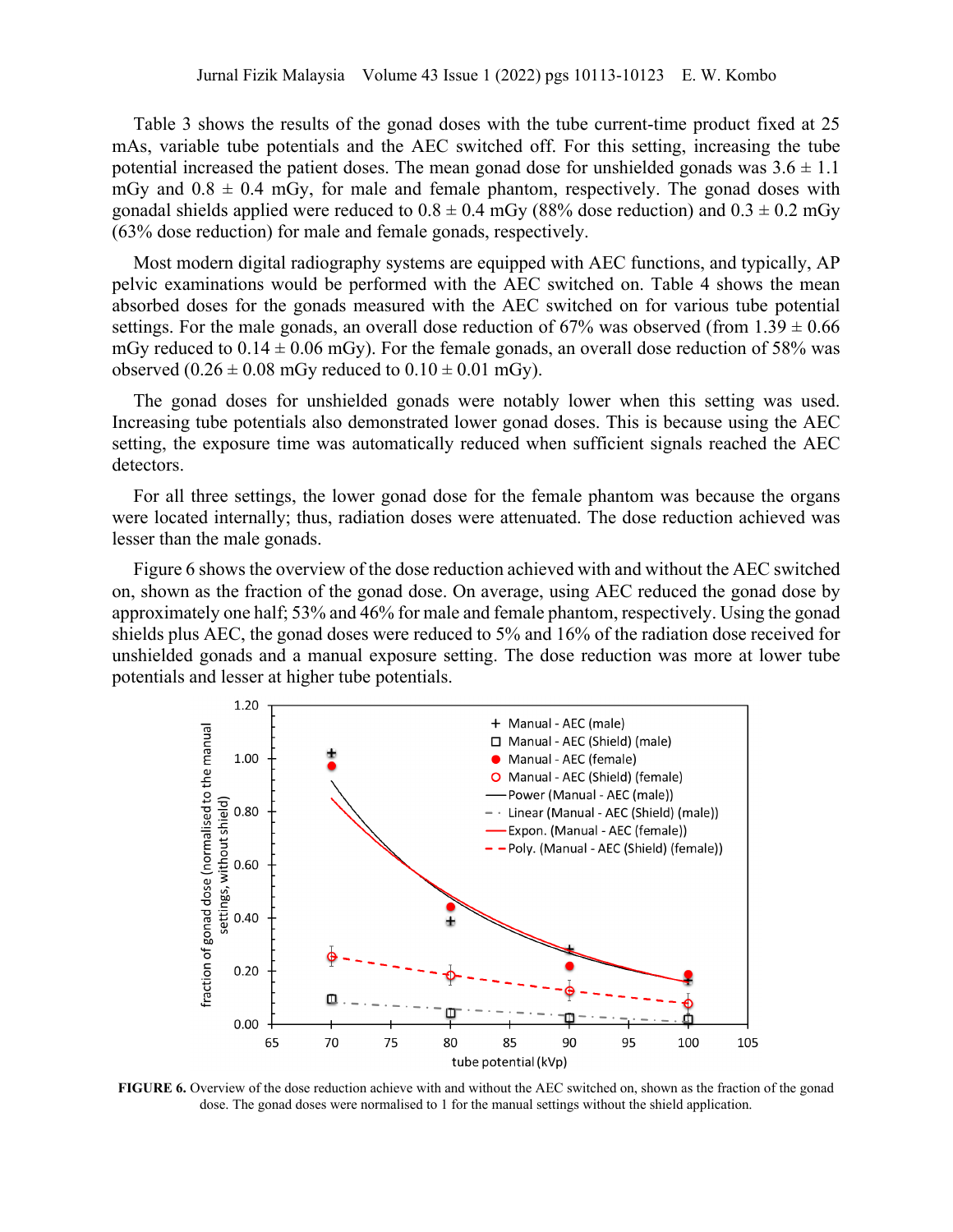## **DISCUSSION**

The images obtained for all shielded examinations of the male's bony landmarks showed that the whole pelvis, sacrum, and pubic symphysis were visible. For the female examination, the obscured pubic symphysis would be of great concern for patients with pubic symphysis diastasis, prevalent in pregnant women. Generally, an acceptable female radiograph for patients who have incurred trauma injuries must have all threshold landmarks to assess fractured bones; it is therefore not a useful image for this type of scan.

To effectively shield the female gonads, a customised design for each patient may be needed because of the anatomic variation of the pelvic cavity. Furthermore, it is difficult to establish the exact geometry of the pubic cavity because of its internal location, unlike male patients where the gonads are visible externally.

The use of gonad shields results in  $> 50\%$  dose reduction when used under tube potentials ranging from 70 to 100 kVp. The protection value to the gonads outweighs the risk of positioning errors, statistically would give room for a second radiograph, if needed.

The tube voltage of 70kVp and 25mAs were the current standard practice of our department. This setting was primarily based on experience and standard settings by the manufacturer. The main emphasis was to ensure that the gonad shield does not obstruct anatomy of interest and a relatively lower dose. The so-called optimised settings were not based on an extensive evaluation of image contrast and resolution. One of the reasons is, as long as there is sufficient exposure to the digital receptor, sub-optimal image quality can be post-process digitally to adjust the image on the digital display.

A similarity in the trend of higher dose reduction achieved in the male compared to the female was not surprising, given that male gonads are located on the surface and received a higher amount of radiation dose when no gonadal shielding was applied.

This difference in dose reduction was clinically significant for males and indicates a greater benefit with no impact on image quality when correctly placed.

For comparison on the sufficiency of AEC without the need for gonadal shielding, the following was established; gonad doses at higher tube voltages was significantly reduced, indicating AEC was even more effective than manual optimisation of mAs values at higher voltages. It is likely that the effect of AEC in radiation protection at higher tube voltage is more conspicuous and can replace optimised parameters with shields in place.

Table 5 shows the summary of selected literature on the effectiveness of gonad shielding. The findings of this study concur with those of the works of Clancy et al.[4], Fauber [6] and Kaplan et al. [8]. However, compared to Clancy et al., we reported a more considerable dose reduction in the gonads due to the custom-made gonad shields comprising multiple layers of the recycled lead gowns.

Kaplan et al. (2018) reported that the presence of gonad shields with AEC increased the X-ray output by 147% in adult phantom, leading to increased absorbed dose at unshielded locations such as colon, stomach and ovaries up to 100% [8]. However, the gonad shields were still effective in reducing the gonad doses by 67% for paediatrics and 16% for adult female phantom [8]. We also believe that absorbed dose is a better representation of the gonad dose than KERMA, which is the radiation exposure reaching the detector.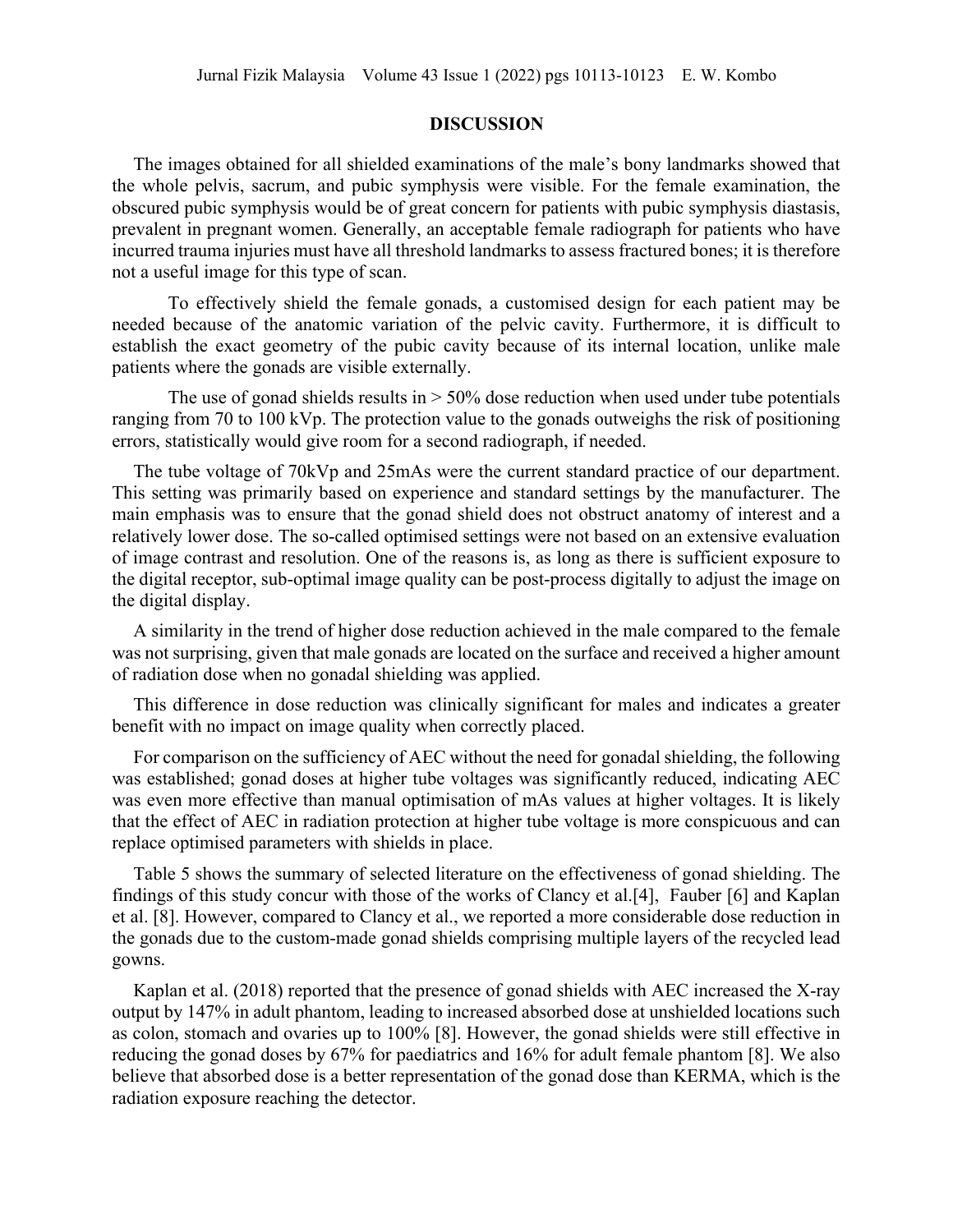Daniels and Furey (2008) reported that gonad shields offer little protection for organs outside the primary region as the main contribution were only scattered radiation [3]. We agree with their findings as dose contribution from the primary beam is vastly different from scattered radiation dose from internal organs or external scatter.

| Author, year                         | Modality                                                       | Phantom/Study design                                                                                                                                              | Methods & dosimeter                                | Results                                                                                                                                                                              |
|--------------------------------------|----------------------------------------------------------------|-------------------------------------------------------------------------------------------------------------------------------------------------------------------|----------------------------------------------------|--------------------------------------------------------------------------------------------------------------------------------------------------------------------------------------|
| Daniels<br>&<br>Furey, 2008<br>$[3]$ | Siemens Tridoris<br>712 MP,<br>GE Advantx,<br>Phillips Optimus | Rando<br>anthropomorphic<br>phantom (male and female<br>3 mm surface lead shields<br>Out of field irradiation<br>(scattered radiation)<br>$60 - 120$ kVp, 100 mAs | Radcal ion chamber,<br>model 9095                  | $15 \pm 13.1\%$ for males<br>and $5 \pm 5.6\%$ for females<br>Contribution<br>from<br>scattered radiation                                                                            |
| Clancy et al.,<br>2010<br>$[4]$      | GE MAXIRay 100                                                 | Rando<br>anthropomorphic<br>phantom (male and female)<br>0.25 mm Pb equivalent lead<br>apron<br>Gonad shields                                                     | AP<br>and<br>lateral<br>lumbar spine<br><b>TLD</b> | No dose reduction<br>for female.<br>Males had 42% dose<br>reduction.                                                                                                                 |
| Fauber, 2016<br>[6]                  |                                                                | Anthropomorphic<br>phantom<br>10 exposures<br>Flat contact shields                                                                                                | Pelvic imaging<br>TLD                              | 36.4% increase in gonad<br>dose when no gonad<br>shields was used.                                                                                                                   |
| Kaplan et al.,<br>2018<br>[8]        |                                                                | Anthropomorphic<br>phantom<br>(adult & 5-yo equivalent)<br>Female gonad shields                                                                                   | Pelvis imaging<br>Dose-area<br>product<br>(DAP),   | DAP increased 63% --<br>147% due to the<br>presence of gonad<br>shields for paediatric and<br>adult<br>Absorbed doses under<br>shielded area reduced by<br>$16 - 67\%$ for adult and |
| This work                            | Carestream DRX                                                 | $70 - 100$ kVp, $16 - 25$ mAs<br>Atom anthropomorphic<br>phantom<br>Custom made gonad shields                                                                     | AP pelvis<br><b>OSLD</b>                           | paediatric phantom.<br>Reduction of gonad dose<br>No AEC, 70 kVp: Male<br>(89%), Female (59%)<br>No AEC, 25 mAs: Male                                                                |
|                                      |                                                                |                                                                                                                                                                   |                                                    | $(88\%)$ , Female $(63\%)$<br>AEC: Male (67%),<br>Female (58%)                                                                                                                       |

| <b>TABLE 5.</b> Summary of previous literature on gonad shielding |
|-------------------------------------------------------------------|
|-------------------------------------------------------------------|

Note: TLD = thermoluminescent dosimeter, DAP = dose-area product, OSLD = optically stimulated luminescent dosimeter,  $AP =$  antero-posterior, yo= year-old,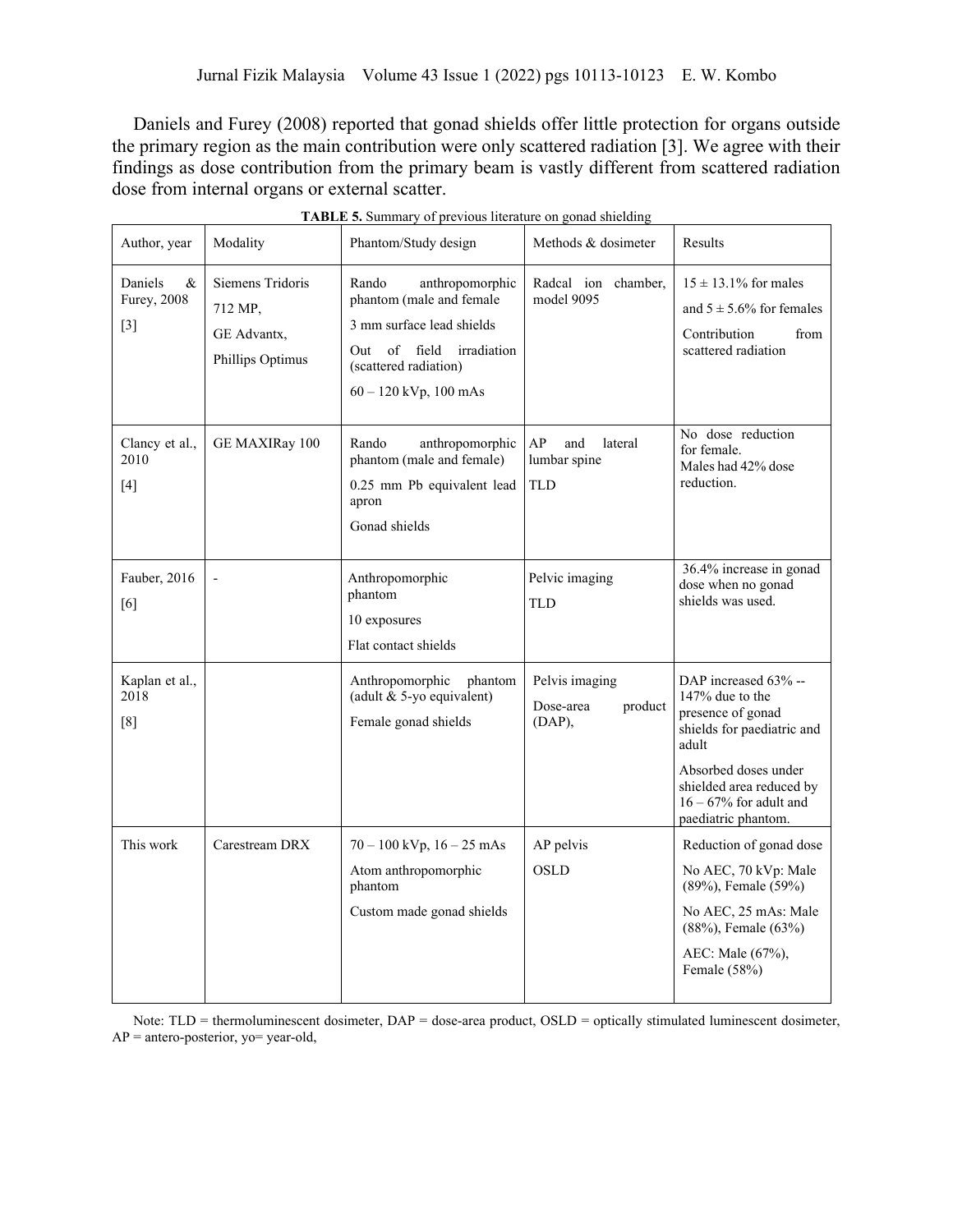The limitation of this study included that the one-size phantom may not adequately simulate the radiation dose attenuation due to additional fat and muscle mass for patients with larger body habitus. The uncertainty due to normal positional variation due to normal anatomy variation in female patients could not be simulated.

# **CONCLUSION**

We investigated the impact of various exposure parameters in the effective use of a custom made gonadal shielding made from recycled lead gowns for AP pelvic examination. Male shielding is recommended due to its effectiveness in easy to identify gonads and has a higher shielding factor. However, for females, shielding is likely non-effective due to a higher risk of error in positioning and finding the proper shield and a slightly lower shielding factor. The findings of this study could be useful to guide centres that wish to consider the practice of gonadal shielding.

#### **ACKNOWLEDGEMENTS**

We thank the radiographers from the Department of Bio-Medical Imaging of the University of Malaya Medical Centre for their assistance throughout this study. EW Kombo was a scholar supported by the Queen Elizabeth Commonwealth Scholarship (QECS) studying at the Master of Medical Physics programme at the Universiti Malaya.

## **REFERENCES**

- 1. Frantzen, M.J., Robben, S., Postma, A.A., Zoetelief, J., Wildberger, J.E., and Kemerink, G.J. (2012).Gonad shielding in paediatric pelvic radiography: disadvantages prevail over benefit. Insights into imaging, **3**(1): p. 23-32.
- 2. ICRP (2007).The 2007 Recommendations of the International Commission on Radiological Protection. ICRP Publication 103. Annals of the ICRP, **37**(2–4): p. 1-332.
- 3. Daniels, C. and Furey, E. (2008).The Effectiveness of Surface Lead Shielding of Gonads Outside the Primary X-ray Beam. J Med Imaging Radiat Sci, **39**(4): p. 189-191.
- 4. Clancy, C.L., O'Reilly, G., Brennan, P.C., and McEntee, M.F. (2010).The effect of patient shield position on gonad dose during lumbar spine radiography. Radiography (London 1995), **16**(2): p. 131-135.
- 5. Strauss, K.J., Gingold, E.L., and Frush, D.P. (2017).Reconsidering the Value of Gonadal Shielding During Abdominal/Pelvic Radiography. J Am Coll Radiol, **14**(12): p. 1635-1636.
- 6. Fauber, T.L. (2016).Gonadal Shielding in Radiography: A Best Practice? Radiol Technol, **88**(2): p. 127-134.
- 7. Teferi, S., Y, T., and D, B. (2017).Preliminary study on the practice of gonad shielding during pelvic radiography. Radiol Diagn Imaging, **1**: p. 1-4.
- 8. Kaplan, S.L., Magill, D., Felice, M.A., Xiao, R., Ali, S., and Zhu, X. (2018).Female gonadal shielding with automatic exposure control increases radiation risks. Pediatr Radiol, **48**(2): p. 227-234.
- 9. NCRP (2021) *NCRP Recommendations for ending routine gonaldal shielding during abdominal and pelvic radiograph*. NCRP.